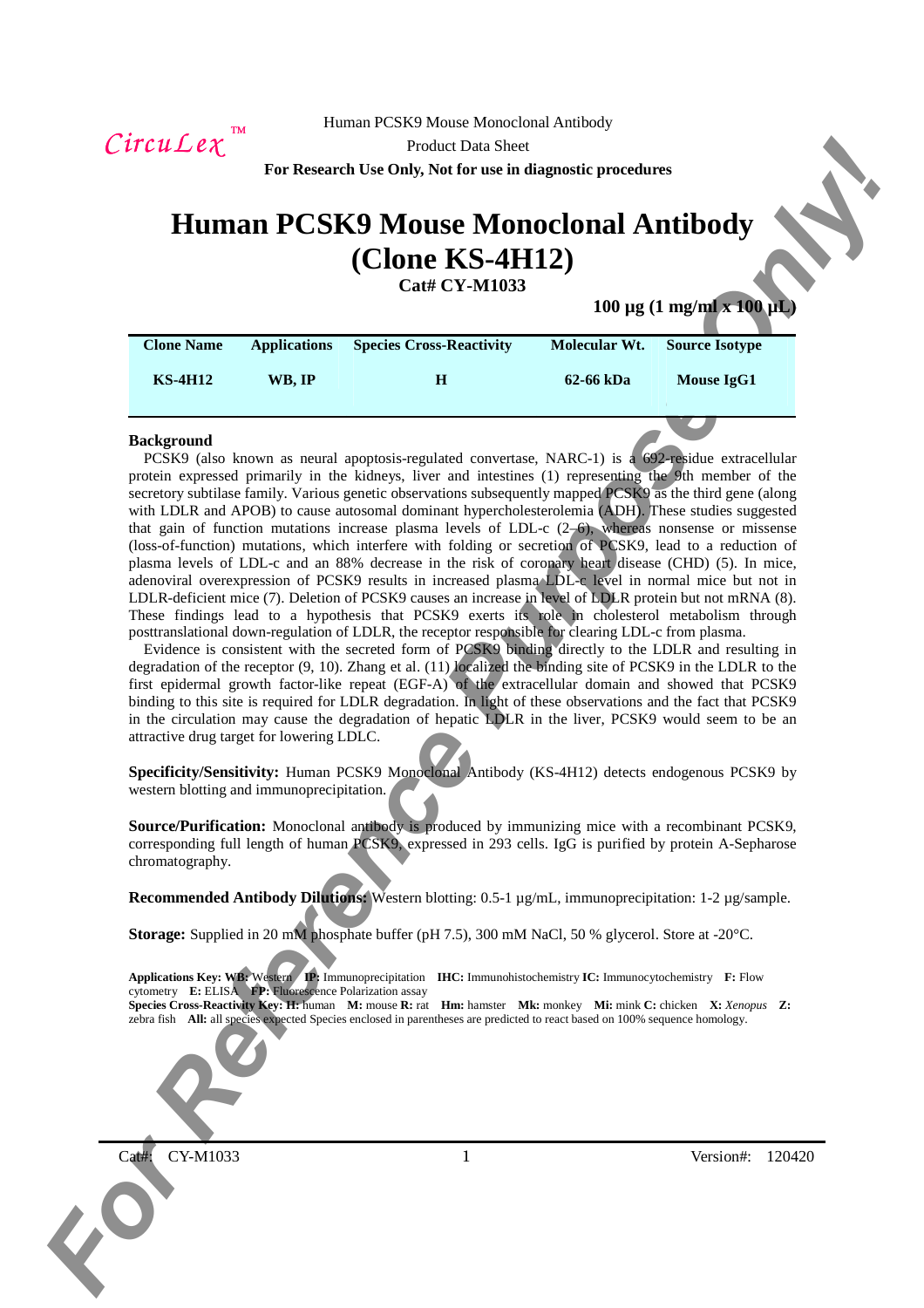$CircuLex$ <sup>TM</sup>

## Product Data Sheet

## **For Research Use Only, Not for use in diagnostic procedures**

## **General References:**

- 1. Seidah NG, Benjannet S, Wickham L, Marcinkiewicz J, Jasmin SB, Stifani S, Basak A, Prat A, Chretien M (2003) *Proc Natl Acad Sci USA* **100:** 928-933.
- 2. Abifadel M, Varret M, Rabes JP, Allard D, Ouguerram K, Devillers M, Cruaud C, Benjannet S, Wickham L, Erlich D, et al. (2003) *Nat Genet* **34:** 154-156.
- 3. Leren TP (2004) *Clin Genet* **65:** 419-422.
- 4. Allard D, Amsellem S, Abifadel M, Trillard M, Devillers M, Luc G, Krempf M, Reznik Y, Girardet JP, Fredenrich A, et al. (2005) *Hum Mutat* **26:** 497.
- 5. Cohen JC, Boerwinkle E, Mosley TH, Jr, Hobbs HH (2006) *N Engl J Med* **354:** 1264-1272.
- 6. Berge KE, Ose L, Leren TP (2006) *Arterioscler Thromb Vasc Biol* **26:** 1094-1100.
- 7. Maxwell KN, Breslow JL (2004) *Proc Natl Acad Sci USA* **101:** 7100-7105.
- 8. Rashid S, Curtis DE, Garuti R, Anderson NN, Bashmakov Y, Ho YK, Hammer RE, Moon YA, Horton JD (2005) *Proc Natl Acad Sci USA* **102:** 5374-5379.
- 9. Lagace, T. A., Curtis, D. E., Garuti, R., McNutt, M. C., Park, S. W., Prather, H. B., Anderson, N. N., Ho, Y. K., Hammer, R. E., and Horton, J. D. (2006) *J. Clin. Investig*. **116:** 2995-3005
- 10. Cameron, J., Holla, O. L., Ranheim, T., Kulseth, M. A., Berge, K. E., and Leren, T. P. (2006) *Hum. Mol. Genet*. **15:** 1551-1558
- 11. Zhang, D. W., Lagace, T. A., Garuti, R., Zhao, Z., McDonald, M., Horton, J. D., Cohen, J. C., and Hobbs, H. H. (2007) *J. Biol. Chem*. **282:** 18602-18612

#### **Fig. 1. Western blot analysis of Human PCSK9**

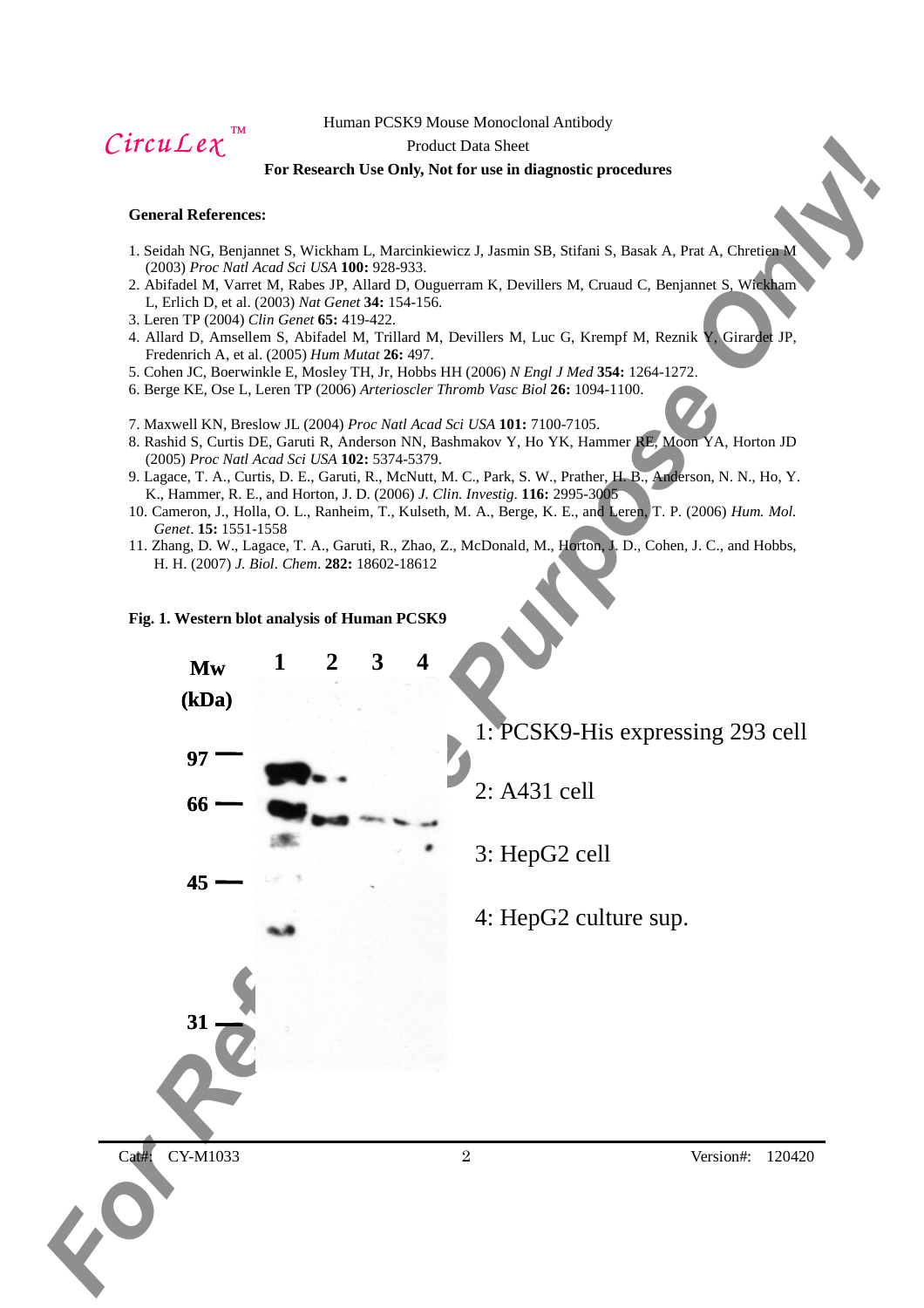$CircuLex$ <sup>TM</sup>

#### Product Data Sheet

## **For Research Use Only, Not for use in diagnostic procedures**

## **Western Immunoblotting Protocol**

#### **Solutions and Reagents**

*Note: Prepare solutions with Milli-Q or equivalently purified water.* 

**Transfer Buffer:** 25 mM Tris base, 0.2 M glycine, 20% methanol (pH 8.5)

**SDS Sample Buffer (1X):** 62.5 mM Tris-HCl (pH 6.8 at 25°C), 2% w/v SDS, 10% glycerol, 50 mM DTT, 0.01% w/v bromophenol blue or phenol red

**Blocking Buffer:** 1X TBS, 0.1% Tween-20 with 5% w/v nonfat dry milk; for 150 mL, add 15 mL 10X TBS to 135 mL water, mix. Add 7.5 g nonfat dry milk and mix well. While stirring, add 0.15 mL Tween-20 (100%).

**10X TBS (Tris-buffered saline):** To prepare 1 liter of 10X TBS: 24.2 g Tris base, 80 g NaCl; adjust pH to 7.6 with HCl (use at 1X).

C. FITCH L. L. e. F. F. External United the United States and Republic procedures<br> **For Reference Purpose Only 20** and Republic States and Republic States and Republic States and Republic States and Republic States and Re **Primary Antibody Dilution Buffer:** 1X TBS, 0.1% Tween-20 with 5% blocking agent for 20 mL, add 2 mL 10X TBS to 18 ml water, mix. Add 1.0 g BSA and mix well. While stirring, add 20 µL Tween-20 (100%).

**Chemiluminescent HRP Detection:** secondary anti-rabbit antibody conjugated to horseradish peroxidase (HRP), ECL™ chemiluminescent reagent (Amersham Pharmacia) **Wash Buffer TBS/T:** 1X TBS, 0.1% Tween-20

**Blotting Membrane:** This protocol has been optimized for nitrocellulose membranes, which we recommend. PVDF membranes may also be used.

#### **Protein Blotting**

A general protocol for sample preparation is described below.

- 1. Treat cells by adding fresh media containing regulator for desired time.
- 2. Aspirate media from cultures; wash cells with 1X PBS, aspirate.
- 3. Lyse cells by adding 1X SDS Sample Buffer (100 µL per well of 6-well plate or 500 µL per plate of 10 cm2 plate). Immediately scrape the cells off the plate and transfer the extract to a microcentrifuge tube. Keep on ice.
- 4. Sonicate for 10–15 seconds to shear DNA and reduce sample viscosity.
- 5. Heat a 20  $\mu$ L sample to 95–100 $\degree$ C for 5 minutes, cool on ice.
- 6. Microcentrifuge for 5 minutes.
- 7. Load 20 µL onto SDS-PAGE gel (10 cm x 10 cm).
- 8. Electrotransfer to nitrocellulose membrane.

## **Membrane Blocking and Antibody Incubations**

*Note: Volumes are for 10 cm x 10 cm (100 cm<sup>2</sup> ) of membrane; for different sized membranes, adjust volumes accordingly.* 

- 1. (Optional) After transfer, wash nitrocellulose membrane with 25 mL TBS for 5 minutes at room temperature.
- 2. Incubate membrane in 25 mL of Blocking Buffer for 1 hour at room temperature.
- 3. Wash 3 times for 5 minutes each with 15 ml of TBS/T.
- 4. Incubate membrane and primary antibody (at the appropriate dilution) in 10 mL Primary Antibody Dilution Buffer with gentle agitation overnight at 4°C.
- 5. Wash 3 times for 5 minutes each with 15 mL of TBS/T.
- 6. Incubate membrane with HRP-conjugated secondary antibody (1:3000 in 10 mL of Blocking Buffer with gentle agitation for 1 hour at room temperature.
- 7. Wash 3 times for 5 minutes each with 15 mL of TBS/T.

## **Detection of Proteins**

1. Incubate membrane with 4 mL ECL<sup>TM</sup> with gentle agitation for 1 minute at room temperature.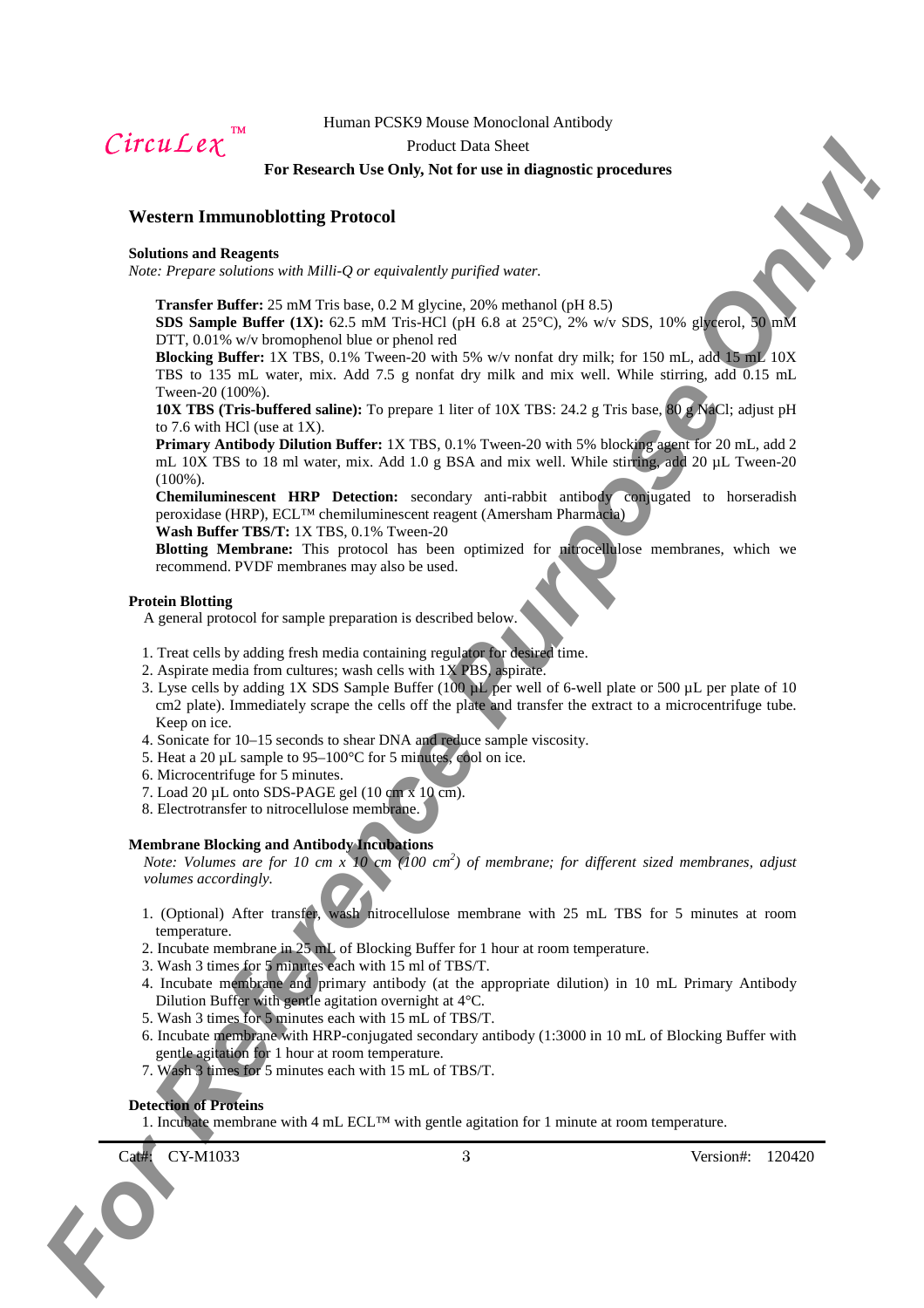$CircuLex$ <sup>TM</sup>

#### Product Data Sheet

## **For Research Use Only, Not for use in diagnostic procedures**

2. Drain membrane of excess developing solution, do not let dry, wrap in plastic wrap and expose to  $x$ film. An initial ten-second exposure should indicate the proper exposure time.

## **Immunoprecipitation Followed by Western Immunoblotting Protocol**

#### **Solutions and Reagents**

*Note: Prepare solutions with Milli-Q or equivalently purified water.* 

**Cell Lysis Buffer (1X):** 20 mM Tris (pH 7.5), 150 mM NaCl, 1 mM EDTA, 1 mM EGTA, 1% Triton X-100, 2.5 mM sodium pyrophosphate, 1 mM Glycerolphosphate, 1 mM Na3VO4, 1 µg/ml Leupeptin *Note: We recommend adding 1 mM PMSF before use.* 

*For Cale Lee C*<br>
For Research Vectors, Nat for such afforeseed procedures<br>
2. Equivalent of exception of the bookstate of the such a statistic with the such a statistic statistic of exception of the such a statistic stat **Protein A Agarose Beads:** Add 5 ml of 1X PBS to 1.5 g of Protein A Agarose Beads. Shake 2 hours at 4°C; spin down. Wash pellet twice with PBS. Resuspend beads in 1 volume of PBS. (Can be stored for 2 weeks at 4°C)

**3X SDS Sample Buffer:** 187.5 mM Tris-HCl (pH 6.8 at 25°C), 6% w/v SDS, 30%, glycerol, 150 mM DTT, 0.03% w/v bromophenol blue.

**Transfer Buffer:**25 mM Tris base, 0.2 M glycine, 20% methanol (pH 8.5)

**Blocking Buffer:** 1X TBS, 0.1% Tween-20 with 5% w/v nonfat dry milk. For 150 ml, add 15 ml 10X TBS to 135 ml water, mix. Add 7.5 g nonfat dry milk and mix well. While stirring, add 0.15 ml Tween-20 (100%).

**10X TBS (Tris-buffered saline):** For 1 liter of 10X TBS, use 24.2 g Tris base and 80 g NaCl. Adjust pH to 7.6 with HCl (use at 1X).

**Primary Antibody Dilution Buffer:** 1X TBS, 0.05% Tween-20 with 5% nonfat dry milk. For 20 ml, add 2 ml 10X TBS to 18 ml water, mix. Add 1.0 g nonfat dry milk and mix well. While stirring, add 10 µl Tween-20 (100%).

**Wash Buffer TBS/T:** 1X TBS, 0.1% Tween-20

**Chemiluminescent HRP Detection:** secondary anti-rabbit antibody conjugated to horseradish peroxidase (HRP), ECL™ chemiluminescent reagent (Amersham Pharmacia)

## **Wash Buffer TBS/T:** 1X TBS, 0.1% Tween-20

**Blotting Membrane:** This protocol has been optimized for nitrocellulose membranes, which we recommend. PVDF membranes may also be used.

#### **Preparing Cell Lysates**

- 1. Aspirate media. Treat cells by adding fresh media containing regulator for desired time.
- 2. To harvest cells under nondenaturing conditions, remove media and rinse cells once with ice-cold PBS.
- 3. Remove PBS and add 0.5 ml 1X ice-cold Cell Lysis Buffer plus 1 mM PMSF to each plate (10 cm2) and incubate the plate on ice for 5 minutes.
- 4. Scrape cells off the plate and transfer to microcentrifuge tubes. Keep on ice.
- 5. Sonicate 4 times for 5 seconds each on ice.
- 6. Microcentrifuge for 10 minutes at  $4^{\circ}C$ , and transfer the supernatant to a new tube. The supernatant is the cell lysate. If necessary, lysate can be stored at –80°C.

#### **Immunoprecipitation**

- 1. Take 200 ul cell lysate and add primary antibody; incubate with gentle rocking overnight at  $4^{\circ}$ C.
- 2. Add Protein A Agarose Beads (20 µl of 50% bead slurry). Incubate with gentle rocking for 1–3 hours at  $4^{\circ}$ C.
- 3. Microcentrifuge for 30 seconds at 4°C. Wash pellet 2 times with 500 µl of 1X Cell Lysis Buffer. Keep on ice during washes.
- 4. Resuspend the pellet with 20 µl 3X SDS Sample Buffer. Votex, then microcentrifuge for 30 seconds.
- 5. Heat the sample to 95–100°C for 2–5 minutes.
- 6. Load the sample  $(15-30 \mu l)$  on SDS-PAGE gel  $(12-15\%)$ .
- 7. Analyze sample by Western blotting (see Western Immunoblotting Protocol).